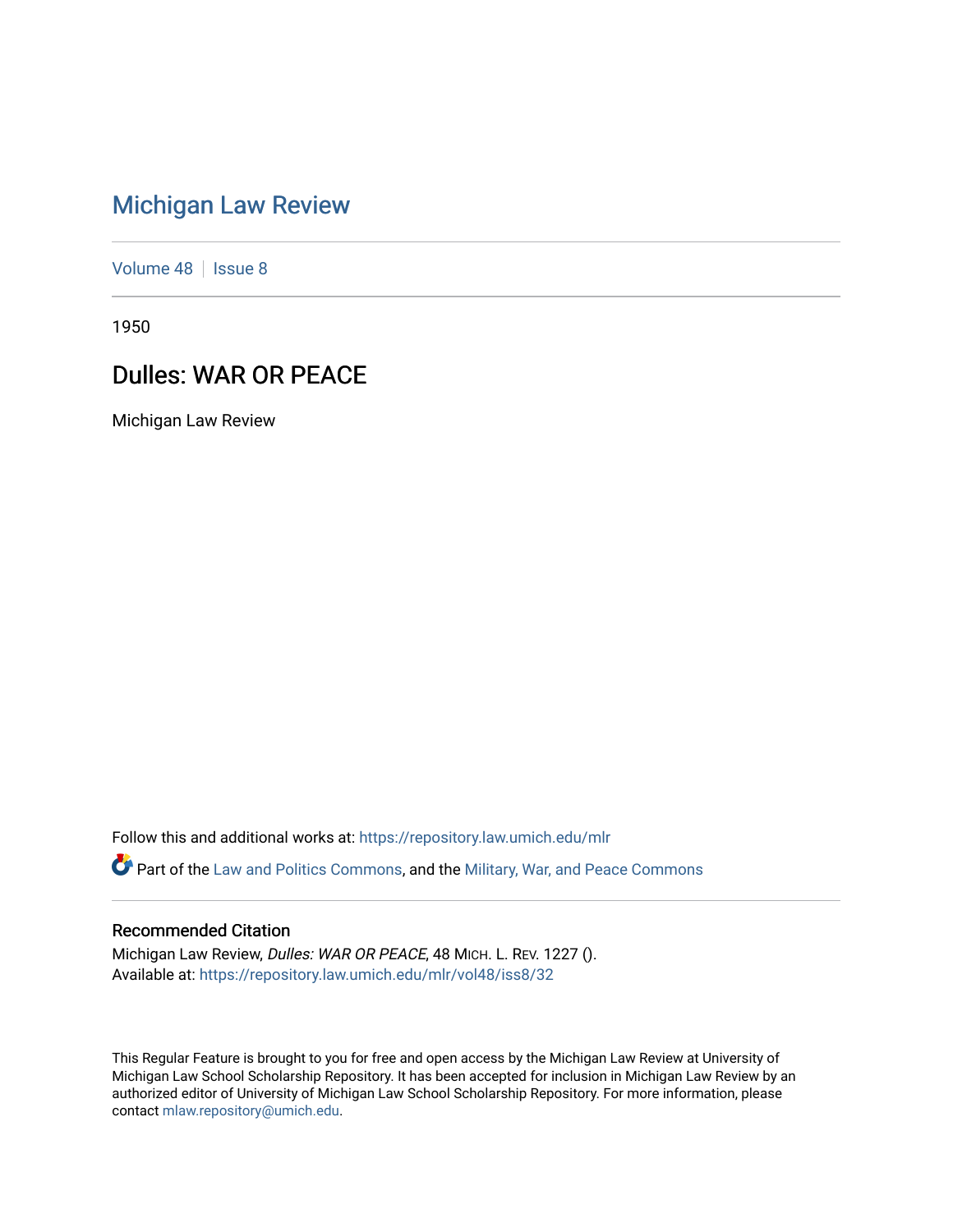## WAR OR PEACE. By *John Foster Dulles.* New York: Macmillan. 1950. Pp. vi, 274.  $$2.50$  (cloth) and  $$1$  (paper).

The author, a recently appointed state department adviser and one of the chief architects of America's bi-partisan foreign policy, feels that war is probable unless our people understand both the strength and the inadequacies of our post-war policies for peace and are prepared to take positive action to cure the deficiencies which currently exist in those policies. Mr. Dulles begins this book by describing the imminent danger of the "cold war," tracing the growth of Russian Communism from a handful of whiskered, fanatical Bolsheviks *to* a dangerous aggressive and completely unscrupulous world power and concluding that future generations will look back with amazement if a "shooting war" is averted. Yet that, of course, is our task, and to show what has been accomplished since 1945 the author describes in some detail the activities which culminated in the establishment of the United Nations. He tells us what that organization has done in the way of rehabilitating such places as Iran, Greece and the Italian Colonies and shows that the use of the veto power has necessitated regional associations for peace (i.e., the Rio Pact of 1947 and the North Atlantic Treaty) among nations which, because of history, geography, or economic interests, have always been closely allied. While Mr. Dulles sees the need for a continuing bi-partisan foreign policy in this country, for a stronger United Nations charter, and for increased Western unity, perhaps the most important part of this book is that section which deals with our spiritual shortcomings. To a large extent, we are told, the United States is in its present predicament because of the failure of our eighteenth and nineteenth century idealism. We once offered the world a new concept-freedom for the common man-and our prestige abroad was so high that, the author feels, no ruler could have hoped for the popular support necessary if he were *to* attack us. But since World War I, while we have enjoyed an unparalleled material triumph, we have retrogressed spiritually. And this the man in Western Europe and the man in Asia understands. Russia, on the other hand, offers in its "dialectical materialism" a philosophy with a high-voltage emotional appeal. We may know